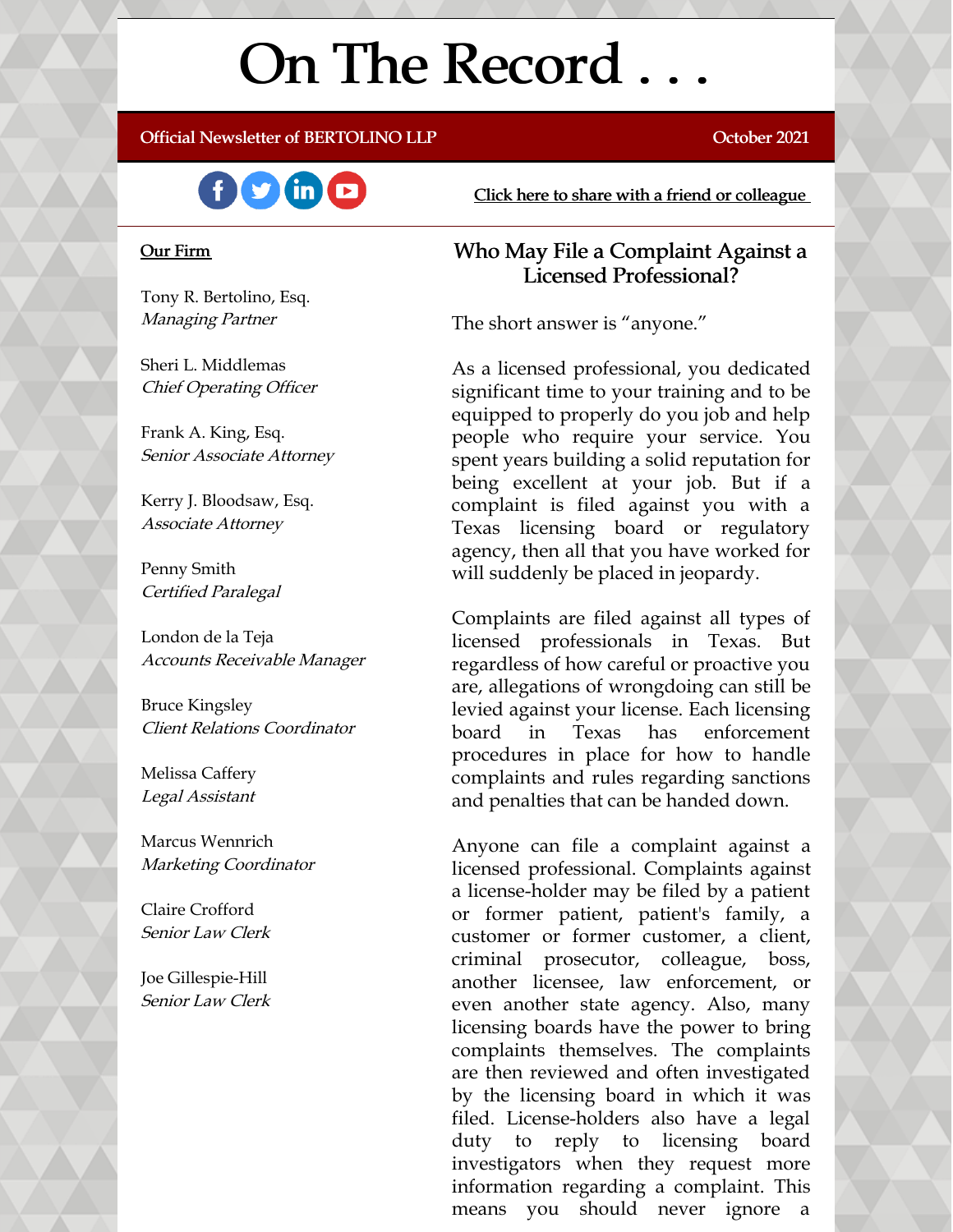complaint. Even if a license-holder believes the complaint is meritless, when the licensing board asks for information, evidence, or a response, then the licenseholder has a duty to provide those things. Depending on the type of licensing board, failure to timely reply may result in license suspension outright.

If you are notified of a pending complaint against your occupational or professional license, I urge you to seek immediate help from an experienced lawyer. Any complaint filed against you could put your career and livelihood in serious jeopardy. And sure, the complaint may be baseless, or there may be extenuating or mitigating circumstances, but it is your responsibility to convey those important facts to the licensing board.

-Tony R. Bertolino, Managing Partner

 $T.R.NI$ 



#### Spotlight: Melissa Caffrey

This month, we would like to recognize Melissa Caffery for her hard work and dedication, and congratulate her for two years of service with Bertolino Law Firm.

In true Melissa fashion, enjoy these few fun facts about our Legal Assistant.

My nickname at work: Fax Monkey

I am skilled at: Leading people into war

On the weekends and in my free time I am often: Training for public speaking that is also livestreamed

Number one on my bucket list: Go to the tallest tower in Dubai and ride a camel in the desert

The best sweet or salty snack: Sheri's remarks to us in Microsoft Teams

Best movie ever: The Giver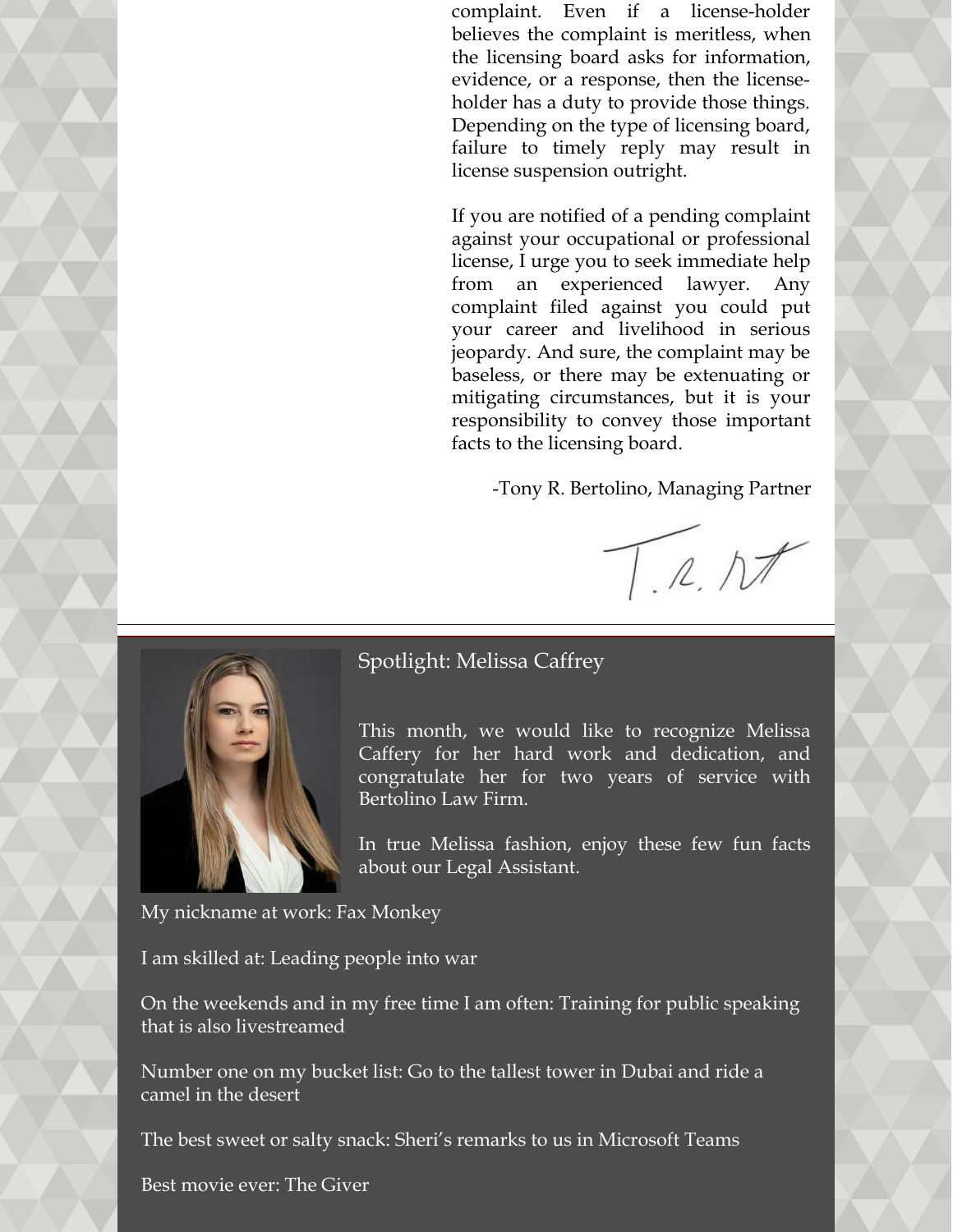My favorite candy: Whatever I can sneak away from my kids without them noticing

My favorite sports teams: Cool Runnings and Mighty Ducks

If I had a theme song that played every time I walk into the office it would be: Names of God by Laurell Hubick

People say I look like: A cat

The best part of my job: The pressure that is like an aircraft at 40,000 feet

#### **Learn more about [Melissa](https://www.belolaw.com/about/) here**



**ETHE CONTRACTOR** 

**THE VETERANS DAY 5K** 

**THE VETERANS DAY 5K** 

**BERTOLINO**LLP

## Click here to register for the 5th Annual [Veteran's](https://thefun5k.run/) Day 5K to [benefit](https://thefun5k.run/) Toys for Tots

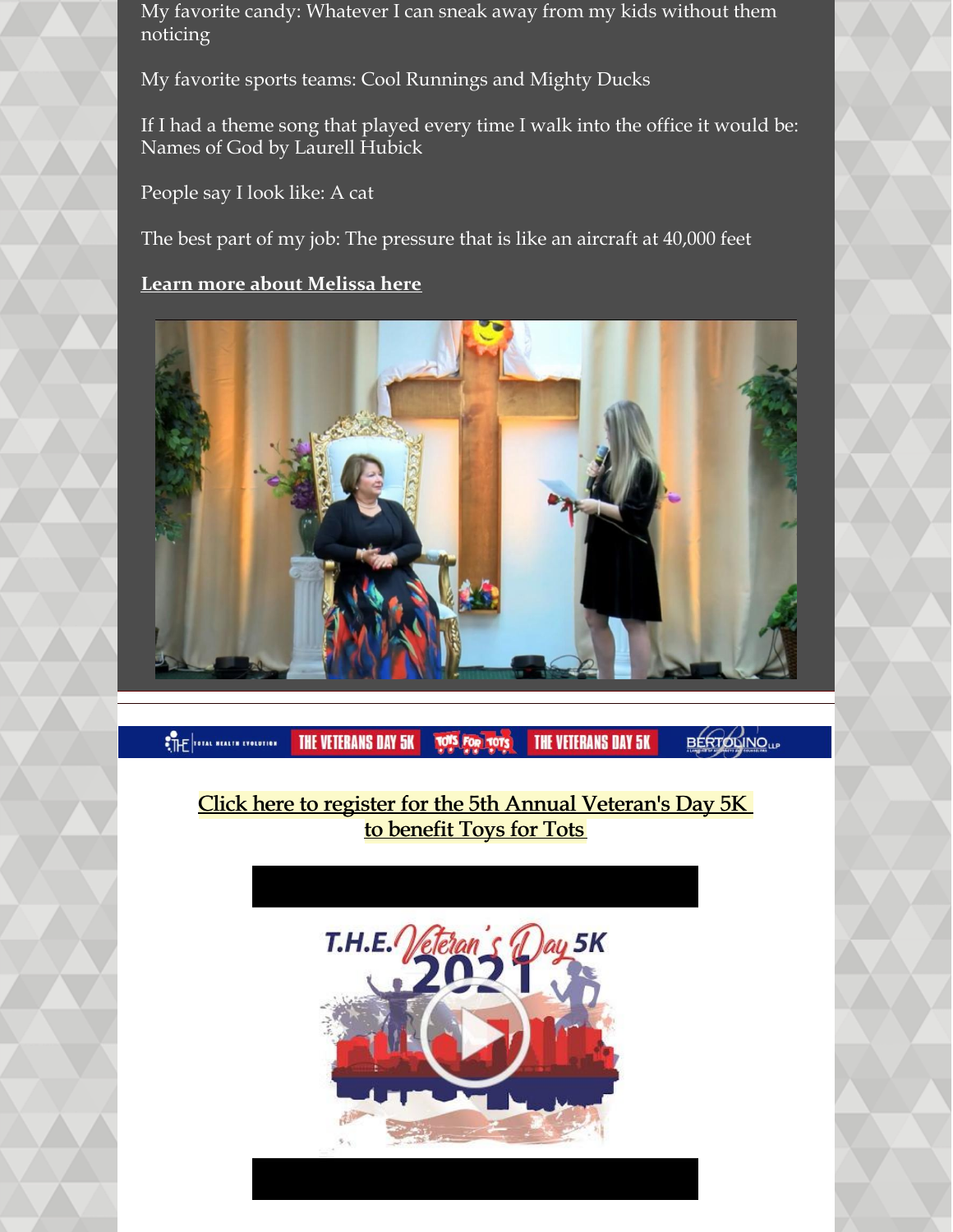We are just weeks away from the 5th annual Veteran's Day 5K. Whether you're a seasoned runner or you want to support a good cause, or perhaps both; sign up now for the Veteran's Day 5K on Saturday, November 13th from 7:00AM - 11:00AM. Bring a donation or two for Toys for Tots, support local vendors, and enjoy a walk or run in beautiful Fritz [Park](https://tx-hutto2.civicplus.com/facilities/facility/details/fritzpark-2).

#### **CTHE TOTAL NEALTH EVOLUTION THE VETERANS DAY 5K TOTS FOR TOTS THE VETERANS DAY 5K**

**BÉRTOLINO**UP

# Hallmark Achievements

#### Texas Education Agency v. KA

Facts: Our client KA, reported herself to her district who then reported her to the Board after a felony arrest. KA was arrested for possession of a controlled substance.

Outcome: After the Board's investigation, an informal settlement conference was held. During the conference



Bertolino LLP provided an explanation, through client's genuine and honest testimony, of what led to the arrest and an updated status of the criminal matter. The matter was being dismissed by the court pending client's completion of a program. After considering the arguments, the Board offered KA a reprimand. The reprimand did not impact her certificate or hinder her ability to teach. It did not require her to complete any obligations, pay any fine or meet any conditions.



#### Texas Behavioral Health Executive Council v. SQ

Facts: Our client, SQ, faced a complaint to the Texas Behavioral Health Executive Council (the "Board") regarding an ethics violation of committing Medicaid fraud and that she failed to keep the necessary billing records for the required five years.

Outcome: Bertolino LLP prepared a written response with exhibits attached to the Board which refuted the

allegation that SQ had deliberately committed Medicaid fraud. The Board came back and issued a Conditional Letter of Agreement for SQ to complete nine hours of continuing education in Billing and Record Keeping, Ethics, Risk Management and/or Family Law. Once SQ submitted the proof of completion, the Board would close the complaint.

#### Texas Medical Board v. HF

Facts: Our client, HF, faced allegations by the Texas Medical Board ("TMB") that she failed to report on her application for licensure regarding her performance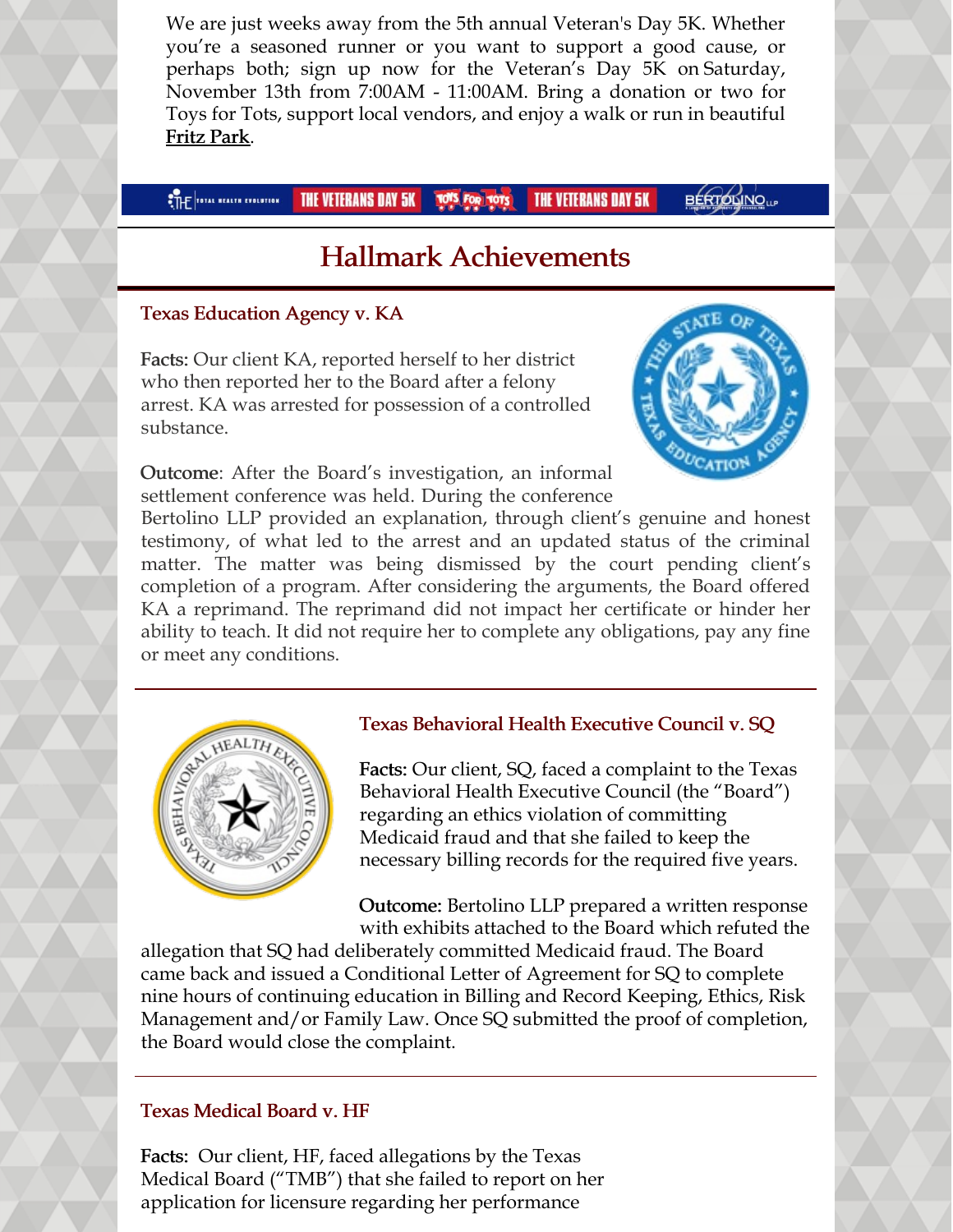during post-graduate training. She resigned from a medical toxicology fellowship to work on her Addiction Medicine Board certification and failed to report this information on her medical license application to the Iowa Board of Medicine, who issued her a letter of warning. Her medical license was placed on threeyears' probation by the Medical Board of California ("MBC") when it issued her a probationary medical



license and placed her on three year's probation. TMB Staff asserts that sufficient facts exist to support a finding that HF was subject to disciplinary action pursuant to §164.051(a)(9) of the Texas Medical Practice Act: [h]olds a license to practice medicine subject to disciplinary action by another state.

Outcome: After TMB's investigation, an informal settlement conference was held. Bertolino LLP prepared HF extensively with a mock question and answer session on likely questions to be posed by TMB's Disciplinary Process Review Committee. Based on her testimony and the documentary exhibits presented, TMB recommended that the investigation be closed and issued HF a full license without stipulations.

### Client Survey: Your Opinion Matters

Bertolino LLP strives to be a 100% client-centered law firm. Running a client-centered law firm means putting our clients at the center of our thinking. This goes beyond the legal deliverables the Firm will provide: Being client-centered means truly putting ourselves in our client's shoes and looking at the experience of hiring an attorney and going through a legal matter from our client's point of view.

Each month, we will pose a quick, client-focused survey in this section of our newsletter. We asked our clients to please assist us by taking this survey, as your feedback is essential in our on-going efforts to deliver an amazing client experience.

> -Sheri L. Middlemas, Chief Operating Officer

How important is it to you that your attorney has expertise in your specific legal matter?

#### Very important

**[Select](https://campaignlp.constantcontact.com/forms/response?id=8MTVuLZxdx2tqY6ViR4pGQ2t9mHnmSeJnwe6lMNgfJnPkMimMThg0rkNfhEhT4TwmQ0EvoZf_SdDfWrukI3Sop9swftnZ7W25TSCd_lwCXrXbFHvPORmLa0diOuTHId-AKwZQTd5vMoNf6NDQdNnZB4QkRhveNl_w2ivTHbrmxjcBO1ZKIU55RaasZwASIS5uzWk_BooTyXFYMefTsr-aw&encVer=1&c=&ch=)**

#### Important

**[Select](https://campaignlp.constantcontact.com/forms/response?id=8MTVuLZxdx2tqY6ViR4pGQ2t9mHnmSeJnwe6lMNgfJnPkMimMThg0rkNfhEhT4TwmQ0EvoZf_SdDfWrukI3Sop9swftnZ7W25TSCd_lwCXrXbFHvPORmLa0diOuTHId-AKwZQTd5vMoNf6NDQdNnZB4QkRhveNl_w2ivTHbrmxjcBO1ZKIU55RaasZwASIS5uzWk_BooTyXXN6S9LkQxSg&encVer=1&c=&ch=)**

#### Neutral

**[Select](https://campaignlp.constantcontact.com/forms/response?id=8MTVuLZxdx2tqY6ViR4pGQ2t9mHnmSeJnwe6lMNgfJnPkMimMThg0rkNfhEhT4TwmQ0EvoZf_SdDfWrukI3Sop9swftnZ7W25TSCd_lwCXrXbFHvPORmLa0diOuTHId-AKwZQTd5vMoNf6NDQdNnZB4QkRhveNl_w2ivTHbrmxjcBO1ZKIU55RaasZwASIS5uzWk_BooTyWrUSvPlZJhEA&encVer=1&c=&ch=)**

#### Not important

**[Select](https://campaignlp.constantcontact.com/forms/response?id=8MTVuLZxdx2tqY6ViR4pGQ2t9mHnmSeJnwe6lMNgfJnPkMimMThg0rkNfhEhT4TwmQ0EvoZf_SdDfWrukI3Sop9swftnZ7W25TSCd_lwCXrXbFHvPORmLa0diOuTHId-AKwZQTd5vMoNf6NDQdNnZB4QkRhveNl_w2ivTHbrmxjcBO1ZKIU55RaasZwASIS5uzWk_BooTyUTQGQFfhqn8g&encVer=1&c=&ch=)**

Thank you!

## Side Bar ...

Please join us as we congratulate our Accounts Receivable Manager,